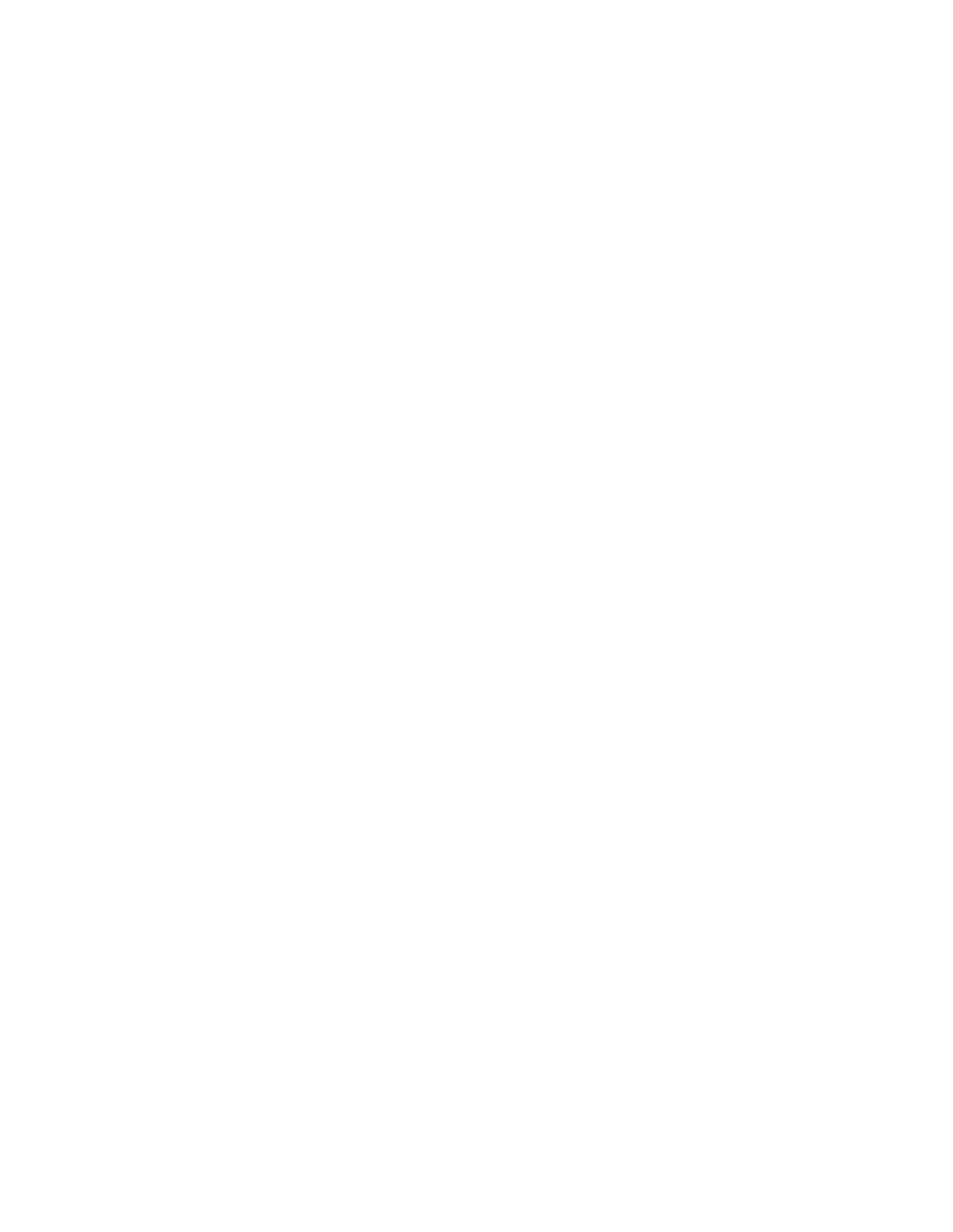#### **KITE, Justice.**

[¶1] Mr. Slaymaker injured his back at work, but the Worker's Compensation Division (Division) denied benefits because it concluded his injuries were pre-existing. After a contested case hearing, the Office of Administrative Hearings (the OAH) granted benefits for a torn muscle and ligament damage in Mr. Slaymaker's lower back, but denied benefits for his pre-existing bulging discs, annular tears and facet arthropathy. The district court reversed the OAH decision, concluding Mr. Slaymaker had proven his preexisting back condition was materially aggravated by the work-related accident.

[¶2] On appeal, we conclude the record contains uncontroverted evidence that Mr. Slaymaker's pre-existing condition was materially aggravated by his work-related injury and the OAH's finding to the contrary is not supported by substantial evidence. Furthermore, the OAH's conclusion that Mr. Slaymaker did not meet his burden of proof was arbitrary and capricious.<sup>[1](#page-2-0)</sup> Consequently, we affirm the district court's decision reversing the OAH's denial of benefits for aggravation of Mr. Slaymaker's pre-existing condition.

#### **ISSUES**

[¶3] The Division phrases the appellate issue as:

Whether the Office of Administrative Hearing[s'] decision awarding benefits for an acute injury but denying benefits for a preexisting injury is supported by substantial evidence?

Mr. Slaymaker generally agrees with the Division's statement of the issue, but also adds a second issue:

> Did the hearing examiner err as a matter of law when he concluded that Mr. Slaymaker's treating physician failed to adequately support his case?

<span id="page-2-0"></span><sup>&</sup>lt;sup>1</sup> The hearing examiner did not make an express finding that Mr. Slaymaker failed to satisfy his burden of proof. However, the district court fairly interpreted the OAH decision as having that effect.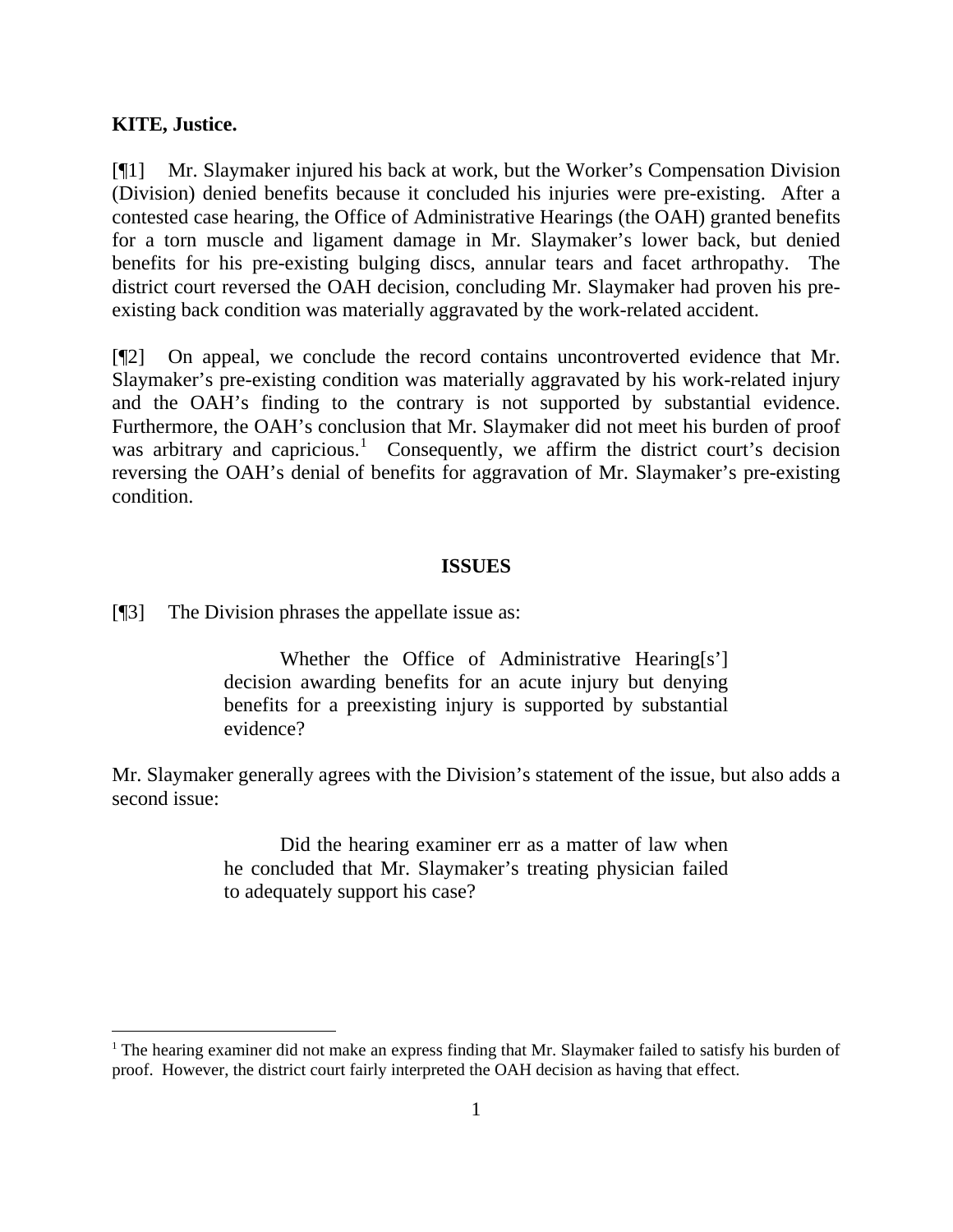# **FACTS**

[¶4] Mr. Slaymaker was employed by Union Telephone Company (Union) as a heating and air conditioning technician. On May 29, 2003, he traveled to a remote cell phone tower near Smoot, Wyoming to service equipment located at the site. The tower site could not be accessed by passenger vehicle, so Mr. Slaymaker used a four-wheel allterrain vehicle (ATV) to travel from the road to the site. He transported the ATV using a trailer pulled behind a pickup truck.

[¶5] Mr. Slaymaker completed his work at the site and returned to the pickup truck. He loaded the ATV on the trailer, secured it with tie-down straps and proceeded to drive down the mountain road. As he drove, Mr. Slaymaker noticed one of the tie-down straps had broken, allowing the ATV to roll forward and lodge between the trailer and the pickup truck. Mr. Slaymaker attempted to push the ATV, which weighed approximately 400 pounds, back on the trailer when it slipped and crushed him against the truck.

[¶6] After Mr. Slaymaker repositioned and secured the ATV, he called another Union employee and told him what had happened. The next day, which was a Friday, Mr. Slaymaker was stiff and suffering from an aching back. He reported the injury to his supervisor and filed a worker's compensation claim. The next Monday, June 1, 2003, Mr. Slaymaker drove to Colorado to work at another site. When he returned home that evening, he was in a great deal of pain and his wife had to assist him out of the truck. Mr. Slaymaker sought medical treatment for his lower back pain, but the treatment was not successful and he has not been able to return to work since June 1, 2003.

[¶7] The Division denied Mr. Slaymaker's request for worker's compensation benefits because he suffered from a pre-existing condition in his lower back. Mr. Slaymaker objected to the Division's final determination, and a hearing examiner for the OAH conducted a contested case hearing. The hearing examiner awarded benefits for treatment of a torn muscle and ligament damage in Mr. Slaymaker's lumbar spine, but denied benefits for treatment of bulging discs, annular tears and facet arthropathy (a degenerative condition), finding those conditions were pre-existing and had not been materially aggravated by the May 2003 injury.

[¶8] Mr. Slaymaker filed a petition for review of the OAH decision. The district court reversed the OAH decision, ruling the agency's "conclusion that Mr. Slaymaker[] did not meet his burden of proving that his preexisting condition was aggravated by work conditions was arbitrary and capricious, an abuse of discretion and not in accordance with the law." The Division appealed to this Court.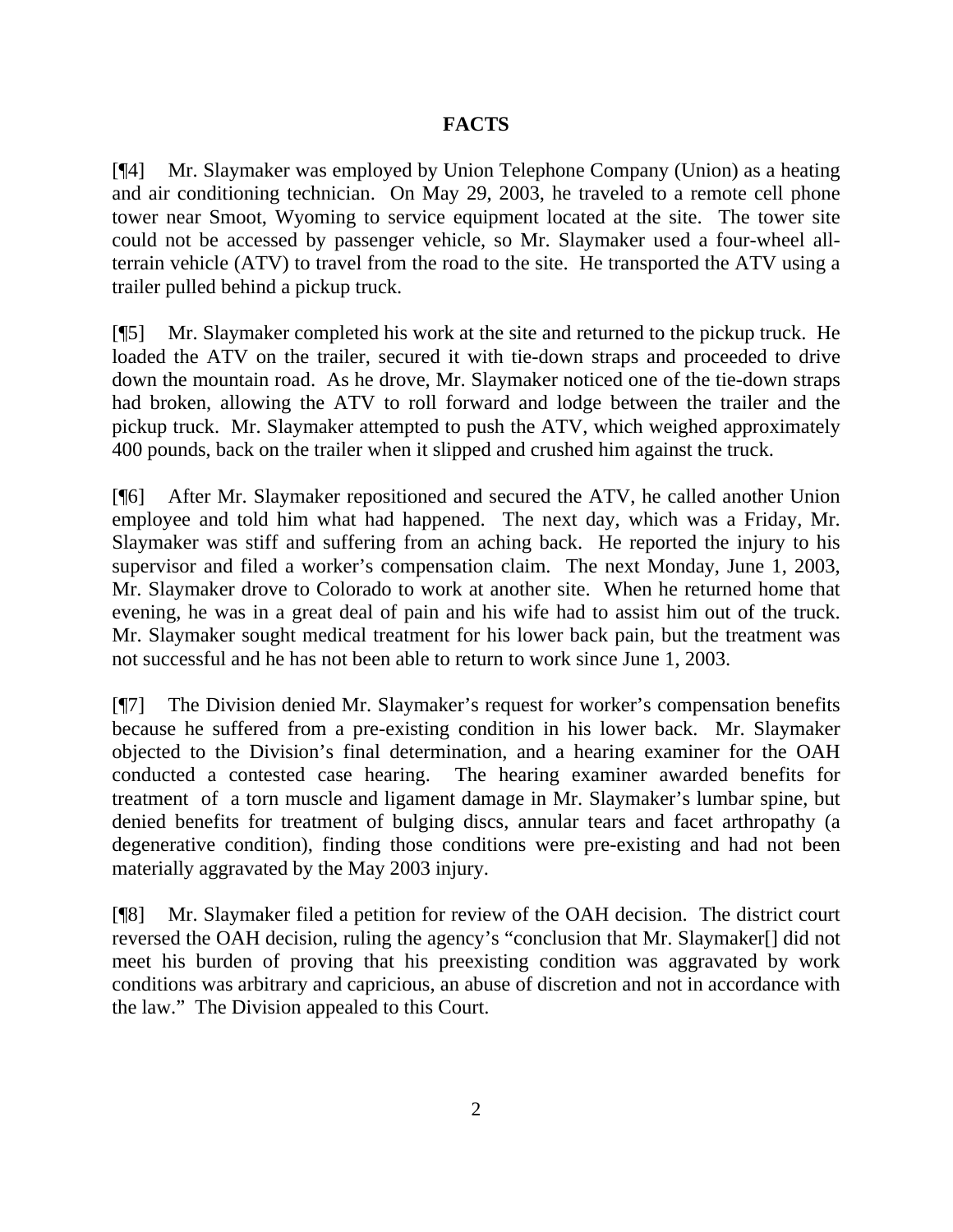### **STANDARD OF REVIEW**

[¶9] '"When considering an appeal from a district court's review of agency action, we accord no special deference to the district court's conclusions. Instead, we review the case as if it had come directly to us from the administrative agency.'" *Newman v. State ex. rel Wyo. Workers' Safety and Comp. Div.,* 2002 WY 91, ¶ 7, 49 P.3d 163, 166 (Wyo. 2002) quoting *French v. Amax Coal West*, 960 P.2d 1023, 1027 (Wyo. 1998) (citation omitted).

[¶10] Upon appeal from a contested case hearing where both parties have presented evidence, we apply the substantial evidence standard to review the agency's findings of fact. *Robbins v. State ex rel. Wyo. Workers' Safety & Comp. Div.,* 2003 WY 29, ¶ 18, 64 P.3d 729, 732 (Wyo. 2003). Substantial evidence is more than a scintilla of evidence. It consists of relevant evidence a reasonable mind might accept in support of the agency's conclusions. *Id.*

[¶11] When the agency concludes the claimant did not meet his burden of proof, we apply the arbitrary and capricious standard of review. *Boyce v. State ex rel. Wyo. Workers' Safety & Comp. Div.,* 2005 WY 9, ¶ 6, 105 P.3d 451, 454 (Wyo. 2005).

> Under the arbitrary, capricious and abuse of discretion standard, we are charged with examining the entire record. In our examination and review of a hearing examiner's determination, we defer to the hearing examiner's findings of fact. We will examine conflicting and contradictory evidence to see if the hearing examiner reasonably could have made its findings based on all the evidence before it. The findings of fact may include determinations of witness credibility, as the hearing examiner is charged with determining the credibility of the witnesses. In our review, we will not overturn the hearing examiner's determinations regarding witness credibility unless they are clearly contrary to the overwhelming weight of the evidence.

*Brees v. Gulley Enters., Inc.*, 6 P.3d 128, 132 (Wyo. 2000) (citations omitted).

[¶12] An administrative agency's conclusions of law are not entitled to the same deference as its factual findings. We review an agency's conclusions of law *de novo*, and "'[w]e will affirm an agency's legal conclusion only if it is in accordance with the law.'" *Diamond B Servs., Inc. v. Rohde,* 2005 WY 130, ¶ 12, 120 P.3d 1031, 1038 (Wyo. 2005), quoting *DC Prod. Serv. v. Wyo. Dep't of Employment,* 2002 WY 142, ¶ 7, 54 P.3d 768, 771 (Wyo. 2002).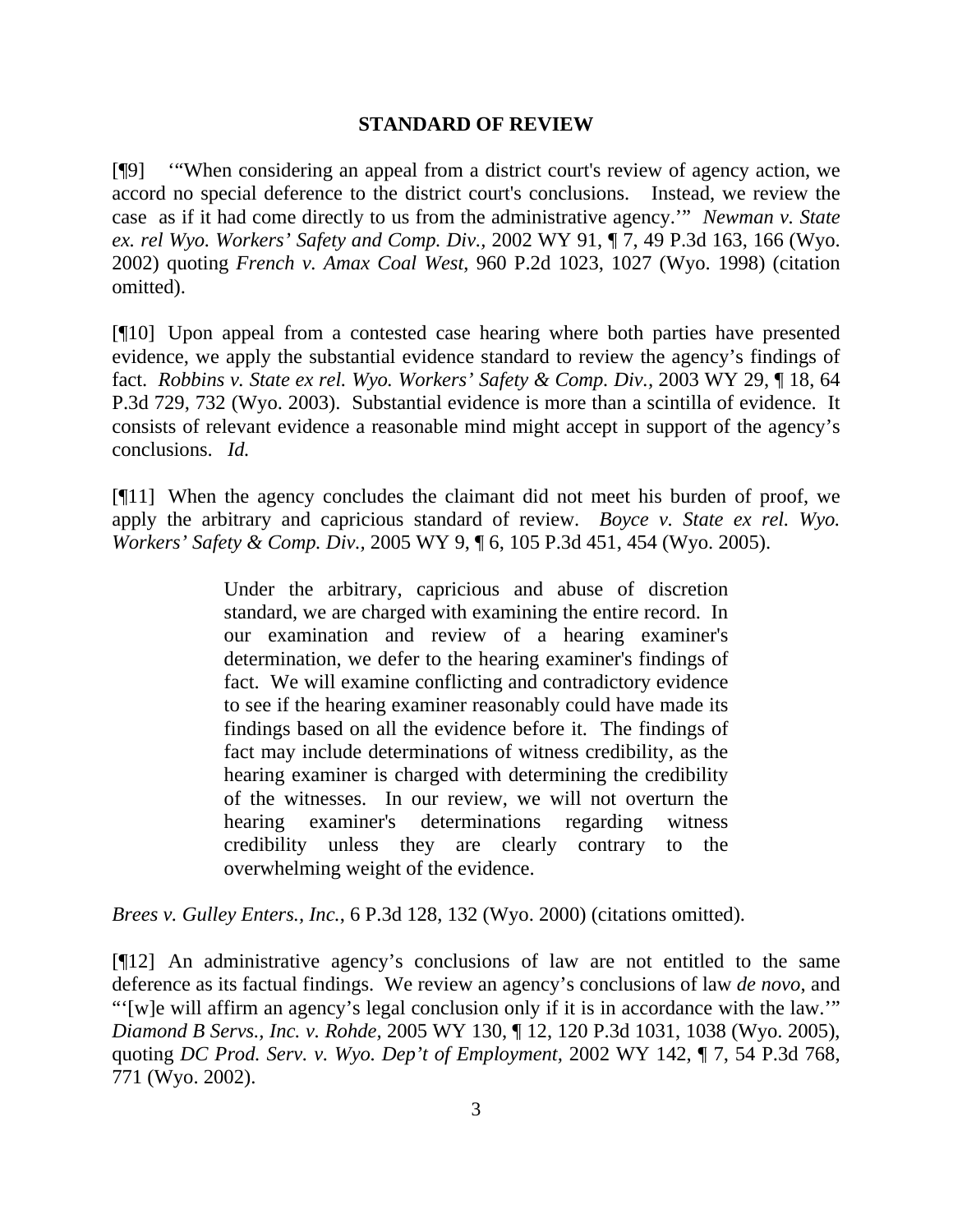### **DISCUSSION**

[¶13] A worker's compensation claimant has the burden of proving all of the essential elements of his claim by a preponderance of the evidence. *Sanchez v. State ex. rel. Wyo. Workers' Safety & Comp. Div.,* 2006 WY 64, ¶ 7, 134 P.3d 1255, 1257 (Wyo. 2006). "This burden includes establishing the cause of the condition for which compensation is claimed and proving that the injury arose out of and in the course of employment." *Hanks v. City of Casper,* 2001 WY 4, ¶ 6, 16 P.3d 710, 711 (Wyo. 2001). *See also*, *State ex rel. Wyo. Workers' Comp. Div. v. Espinoza*, 924 P.2d 979, 981 (Wyo. 1996). Pursuant to Wyo. Stat. Ann. § 27-14-102(a)(xi)(F) (LexisNexis 2005) of the Wyoming Worker's Compensation Act, the definition of a compensable injury "does not include any injury or condition preexisting at the time employment begins with the employer against whom a claim is made." *Boyce*, ¶ 10, 105 P.3d at 454-55; *Lindbloom v. Teton Int'l*, 684 P.2d 1388, 1389 (Wyo. 1984). However, "[i]f an employee suffers from a preexisting condition, that employee may still recover if his employment substantially or materially aggravates that condition." *Boyce,* ¶ 10, 105 P.3d at 455. 1 Larson's Workmen's Compensation Law § 12.20, 273-276 explains this legal principle in greater detail:

> Preexisting disease or infirmity of the employee does not disqualify a claim under the "arising out of employment" requirement if the employment aggravated, accelerated, or combined with the disease or infirmity to produce the death or disability for which compensation is sought.

*See also*, *Lindbloom,* 684 P.2d at 1389 (holding "in Wyoming an employer takes the employee as he finds him").

[¶14] In *Boyce,* we described the proof required to show a work-related aggravation of a preexisting condition.

> [O]ur case law requiring a claimant to show his or her employment "materially or substantially aggravated" the preexisting injury does not require expert medical testimony specifically using the words "substantial or material." Rather, what our cases require is that the claimant show that work activities, rather than the natural progression of the condition, factors associated with ordinary daily living or some other non-work related factor, significantly aggravated the preexisting condition. The nexus between work activities and the aggravation ordinarily will be shown through expert opinion testimony. That is, expert medical testimony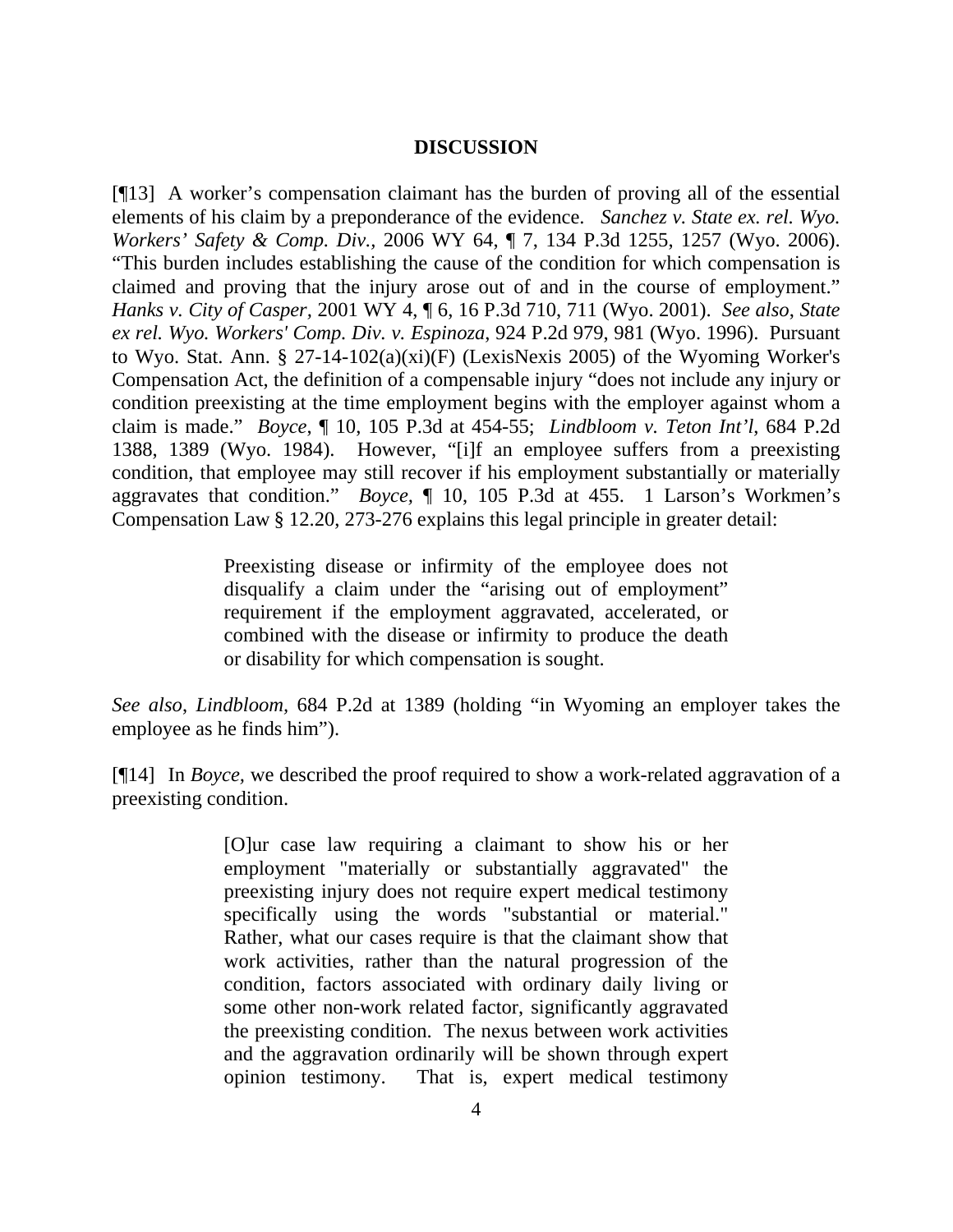ordinarily will be required to establish the link between the worsening of the medical condition and the claimant's work activities, rather than some other factor. The materiality of the nexus ordinarily will be shown through evidence of the facts and circumstances surrounding the employment. Stated simply, the claimant is required to prove by a preponderance of all of the evidence that the work activities were a significant factor in the worsening of the preexisting condition.

¶16, 105 P.3d at 456. *See also*, *Salas v. Gen. Chem.,* 2003 WY 79, ¶ 10, 71 P.3d 708, 711 (Wyo. 2003).

[¶15] In the case at bar, there is no question that Mr. Slaymaker suffered from a preexisting condition, including bulging discs, annular tears and facet arthropathy in his lower back.<sup>[2](#page-6-0)</sup> The hearing examiner's findings of fact described Mr. Slaymaker's history of low back problems:

> 8. The evidence shows that on October 24, 2000, Dr. Noe diagnosed the Claimant as suffering from fibromyalgia and possible depression (Exhibit 00027). The diagnosis of fibromyalgia by its very definition is a chronic pain condition.

> 9. That on November, 30, 2001, the Claimant saw Dr. Noe again complaining of low back and mid back pain. Dr. Noe diagnosed him as suffering from low back pain, thoracic pain and probable facet syndrome (Exhibit 00024).

> 10. In January and March of 2002, the Claimant complained of ongoing low back pain and underwent lumbar medial branch blocks in order to better discover the cause of his pain (Exhibits 000060, 000062).

> 11. On March 29, 2002, the Claimant was referred by Dr. Noe to Dr. Rosenthal. Under the history section of Dr. Rosenthal's report, he indicated that the Claimant's pain is usually most pronounced in the evening and tends to be

<span id="page-6-0"></span> $2^2$ The record also contains information about other problems Mr. Slaymaker had with his back, including a prior cervical spine injury and surgeries. The hearing examiner did not base his decision to deny benefits on Mr. Slaymaker's other back problems; consequently, we will not relate the details of his other problems here.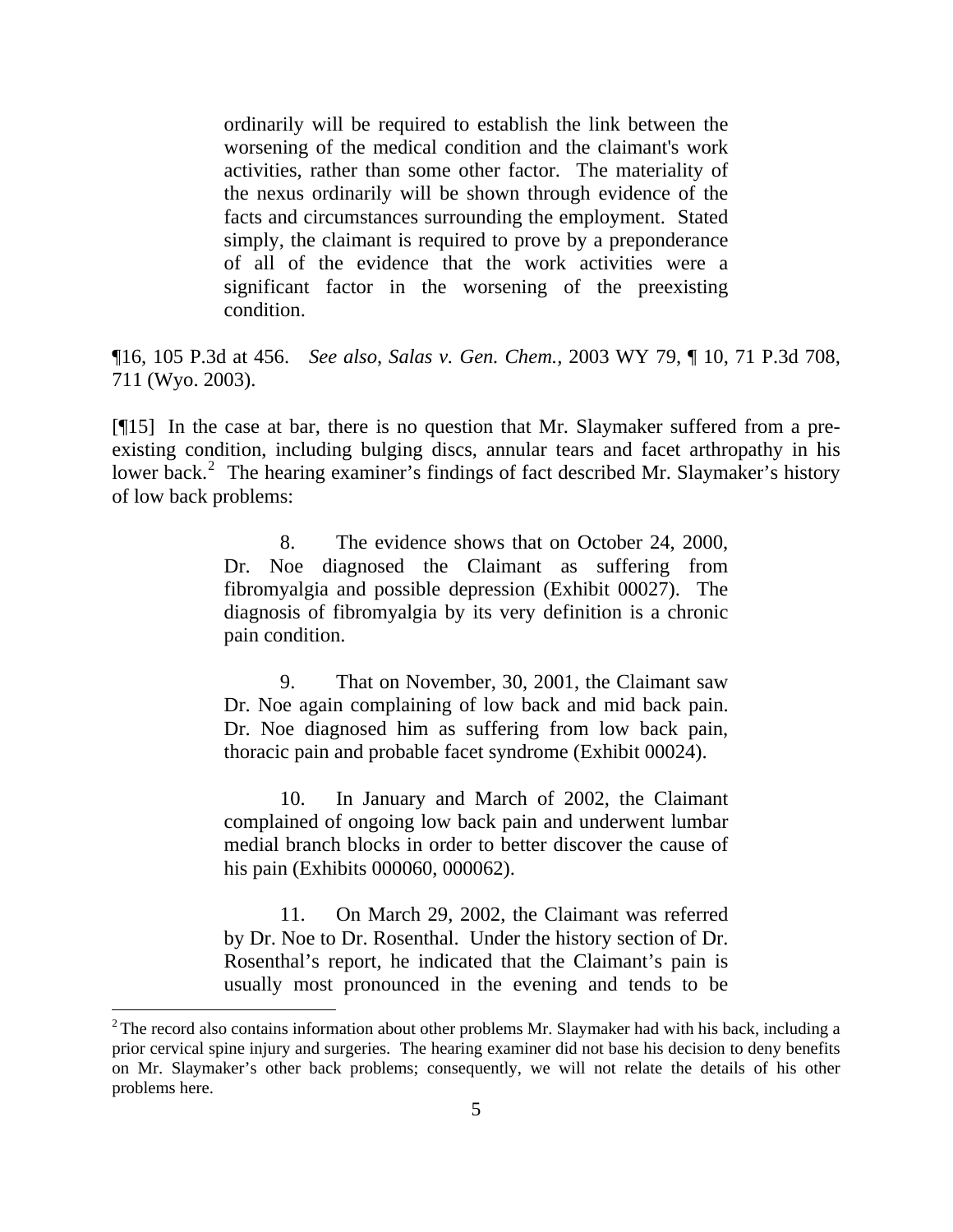aggravated with coughing, standing and lying down. Dr. Rosenthal indicated that the Claimant continued to require the use of oral opiates for his pain control. Dr. Rosenthal discussed Claimant's treatment options with him, and it was decided that the Claimant would proceed with a medial branch radiofrequency to treat his pain. Dr. Rosenthal indicated that the average duration of pain relief is 6 to 18 months.

12. On June 3, 2002, Dr. Rosenthal ordered the Claimant to undergo a Lumbar Discogram. The Diagnostic Imaging Report indicated that the Claimant had a herniated disc at L4-5 and facet joint arthropathy more specifically [at] L1-L2. (Exhibit 000076) . . . . IMPRESSION: (1) These discograms between L3 and S1 show that the most significant abnormality is the herniated disc at L4-5 from midline over to the left, that could irritate the exiting L5 root.

13. On June 24, 2002, the Claimant saw Dr. Berry of the Intermountain Spine Institute for evaluation. Dr. Berry [n]oted that the Claimant has had pain and discomfort for the last year and a half after working on the job lifting, twisting and bending. Dr. Berry noted that the Claimant had been through a tremendous amount of non-operative treatment. Dr. Berry also noted that the Claimant was poorly conditioned and overweight. The Claimant described his pain as in the low back and then up around L2-3 with radiating pain down both legs, worse on the left than on the right. Dr. Berry ordered a lumbar MRI (Exhibit 00087).

14. On March 17, 2003, the Claimant returned to see Dr. Noe and continued to complain of lower back pain. In his note, Dr. Noe indicated that the Claimant's back pain had not changed in location over the last month and it was very similar to the back pain he had in the past. Dr. Noe also noted that the Claimant's back pain was managed for a while by Dr. Rosenthal and seemed to improve after epidural steroid injections (Exhibit 000024).

The hearing examiner's findings pertaining to Mr. Slaymaker's medical treatment after the May 29, 2003, injury were: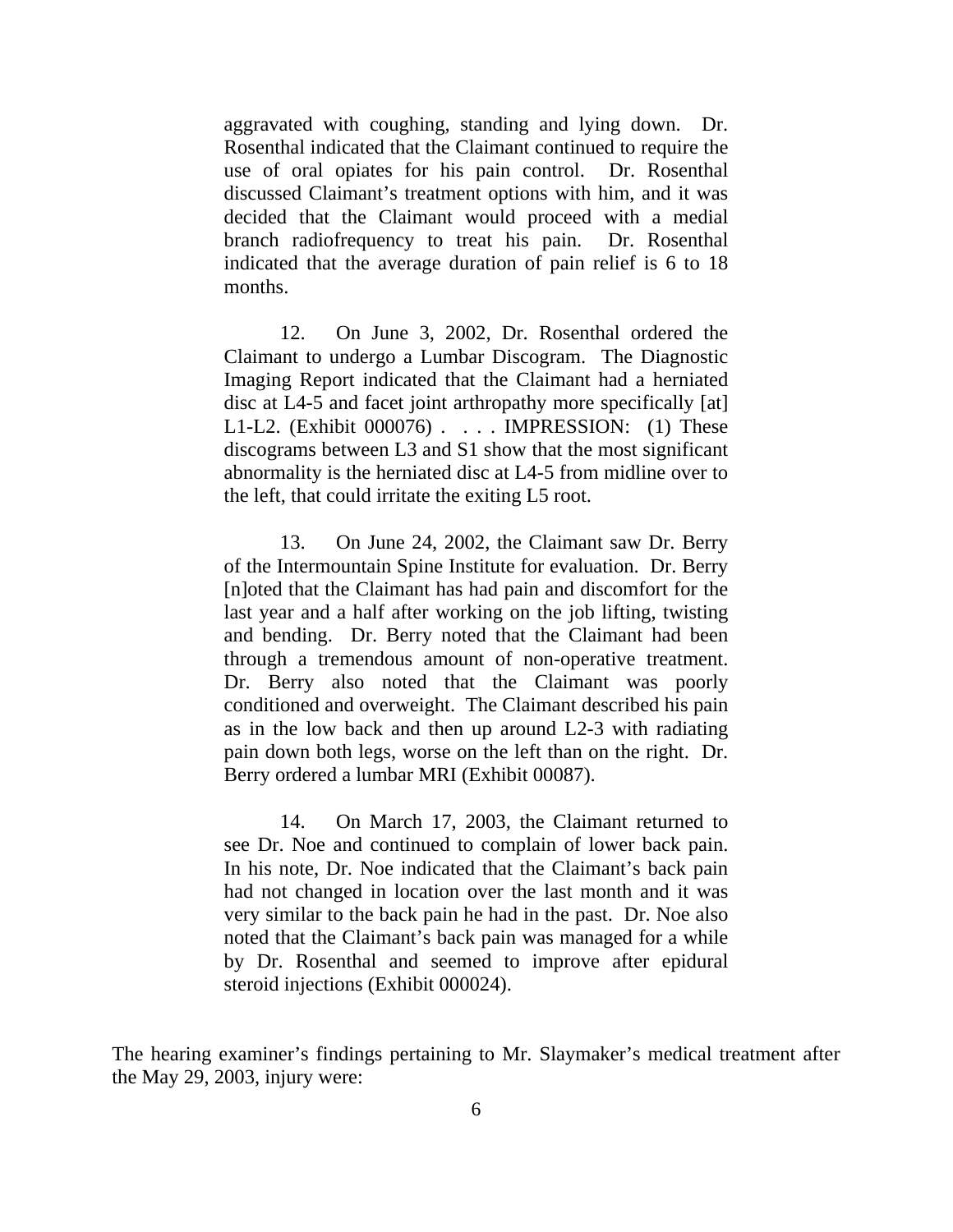15. On June 6, 2003, Dr. Gardner's note indicated that the Claimant has a history of back pain for years and that he had had multiple epidurals.

16. The Claimant again saw Dr. Gardner on June 24, 2003. An MRI scan was ordered which showed bulging of the discs at L4-5 and L5-S1 with a small annular tear at L4-5 as well as facet arthropathy in the low back. . . . Dr. Gardner reviewed the films and stated there was not a surgical lesion that he could detect on the MRI scan, certainly Ted is having a lot of pain, but I think it is more probable that it is torn muscle and possible ligament damage . . . which is something that we cannot help with surgery. (Exhibit 000088) (emphasis omitted).

17. Dr. Gardner stated in a letter to the Claimant's attorney dated December 2, 2004:

(A) Dr. Gardner last saw Claimant in late October of 2002 for treatment of his low back pain;

(B) Claimant had had low back pain for at least two years and it had gotten progressively worse;

(C) On the October 24, 2002 visit, Dr. Gar[d]ner did identify that Claimant had a left L4-5 disc protrusion;

(D) The Claimant continued to show protrusion of the L4- 5 disc as of the date of his letter;

(E) Claimant had a preexisting condition;

(F) Claimant's new subjective pain and injury was directly related to the injury in question of May 29, 2003;

(G) Claimant's back had previous degenerative changes;

(H) Claimant's preexisting changes had been exacerbated by the new injury of May 29, 2003;

(I) 50% of Claimant's back pain was due to preexisting

7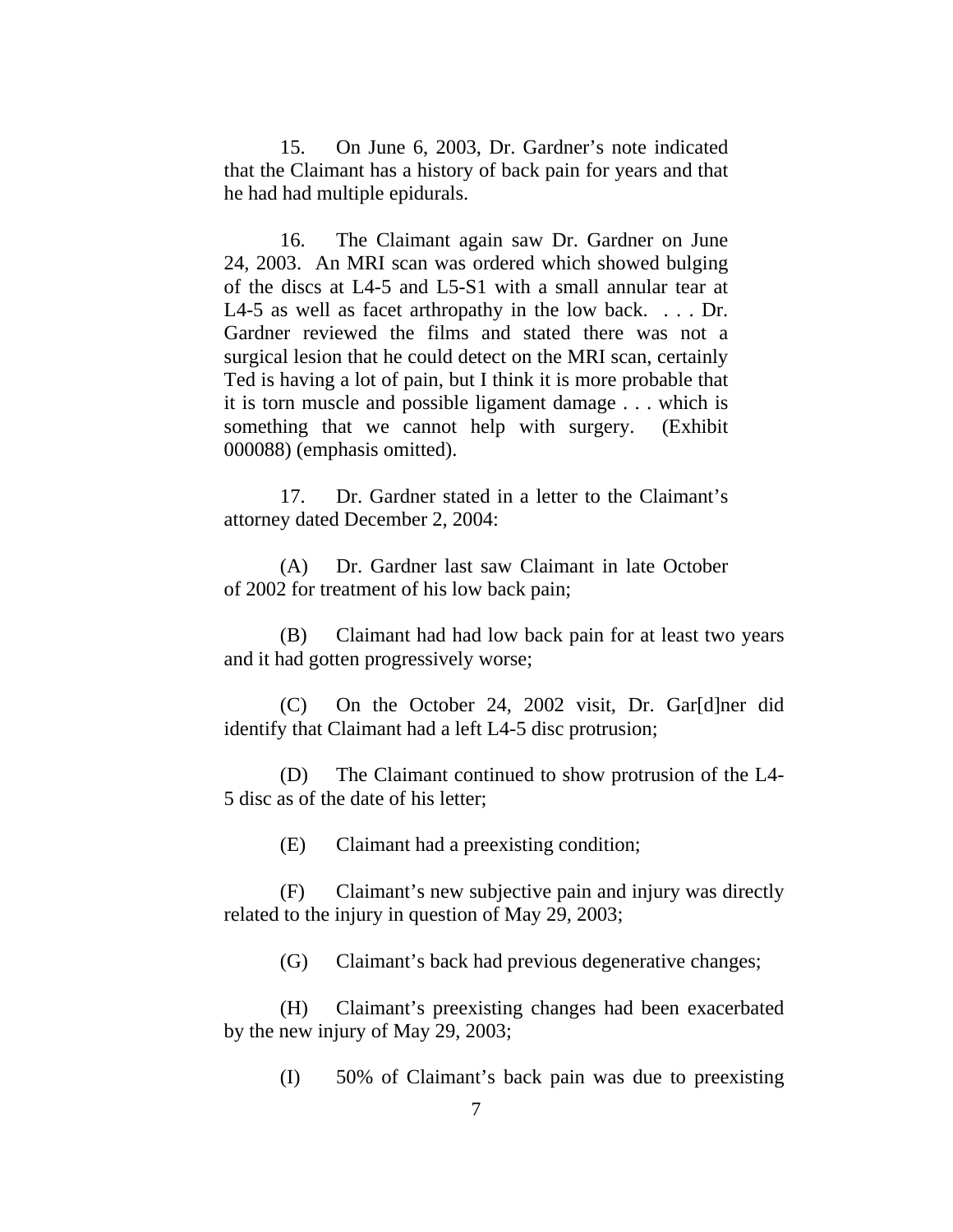conditions and 50% was due to the aggravation injury of May 29, 2003. (Exhibit U1-U2).

[¶16] The hearing examiner ruled the opinions expressed in Dr. Gardner's letter did not establish Mr. Slaymaker had suffered a compensable aggravation of his pre-existing lower back condition in the ATV incident. The agency order stated: "Dr. Gardner *did not* say that the Claimant had suffered a material aggravation of his pre-existing condition. Stating one suffers an aggravation is not good enough." (emphasis in original). The hearing examiner, therefore, concluded treatment of Mr. Slaymaker's acute injury, including torn muscle and possible ligament damage, was compensable, but treatment for his pre-existing lower back condition, including bulging discs, annular tears and facet arthropathy, was not compensable.

[¶17] After reviewing the record in accordance with our standard of review, we conclude the hearing examiner's findings do not accurately reflect Dr. Gardner's opinions. In his December 2, 2004, letter to Mr. Slaymaker's attorney, Dr. Gardner reviewed Mr. Slaymaker's treatments both before and after the ATV accident. The doctor stated, before the accident, Mr. Slaymaker had undergone several treatments for his lower back pain and he had a disc protrusion at L4-5. With regard to Mr. Slaymaker's post-accident situation, the doctor stated:

> Approximately eight months later Mr. Slaymaker did come back to the office and had indicated to us that he was involved in a Workman's Comp injury where he was bringing a 4-wheeler up from a dirt road onto a truck when one of the tire straps broke and the 4-wheeler became lodged between the truck and the trailer. He had to pull this back up by himself, and at that point in time he developed new back pain. He has continued to be treated in this office since June of 2003, his accident actually occurred on May 29, 2003. He has continued to be treated conservatively, without any surgical intervention. He has not been terribly impressed with wanting to proceed with surgery, and I have agreed with this treatment program for him. He has not undergone any aggressive surgical means, and unfortunately he has continued with aggravating back pain, as well as subjective numbness, tingling, and on occasion weakness of his lower extremities. He does continue to show a protrusion of the L4- 5 disc. He could certainly be having discogenic pain, although a discogram since the new accident has not been performed to show any concordant pain. I think that clearly riding on unpaved, bumpy, dirt roads aggravates his back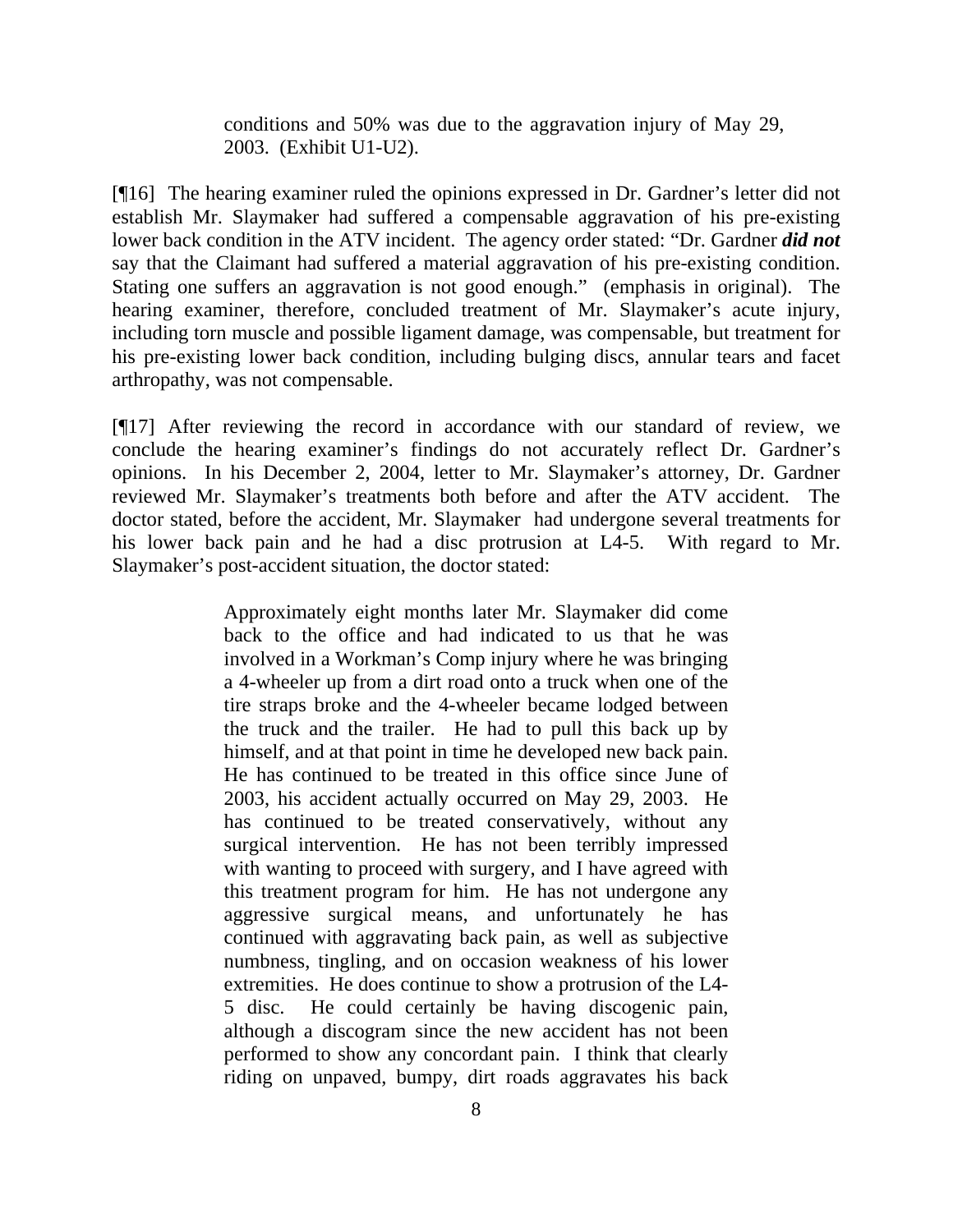pain. My impression is that although he had previous pain, he was back performing his job prior to May 29, 2003, with good success.

In regards to your questions; **I do feel that Mr. Slaymaker, based on his history, has had preexisting conditions, but I feel that these were quiescent prior to his May 29, 2003 accident**. **I do feel that his new subjective pain and injury is directly related to the injury in question of May 29, 2003.** According to Mr. Slaymaker's history, this would be a Worker's Compensation injury, although, because his back had previous degenerative changes with some obvious treatment being required, I would indicate that he did have pre-existing conditions and this has now been exacerbated by his new injury of May 29, 2003.

**In regards to your letter indicating the division has determined that Mr. Slaymaker did not suffer a back injury, or even a material aggravation or exacerbation of a pre-existing condition on May 29, 2003, I do not agree with this position. I do agree that he did have some preexisting condition concerning his low back, but this has clearly been aggravated and exacerbated by the events of May 29, 2003.** 

I feel at this point he is now almost a year and a half out from the injury in question. He has had good conservative care, and he continues to have pain in his low back. I would agree without any further surgical intervention that he is at maximal medical improvement in regards to his back. However, in regard to apportionment of any causation, I would have to apportion 50% to pre-existing conditions, as well as 50% to the aggravation injury of May 29, 2003.

(emphasis added).

[¶18] In *Boyce,* we ruled there are no "magic" words which must be uttered by the medical expert in order to justify a finding that the claimant suffered a material aggravation of a pre-existing condition.

> To prove aggravation of a preexisting injury, a claimant must demonstrate by a preponderance of the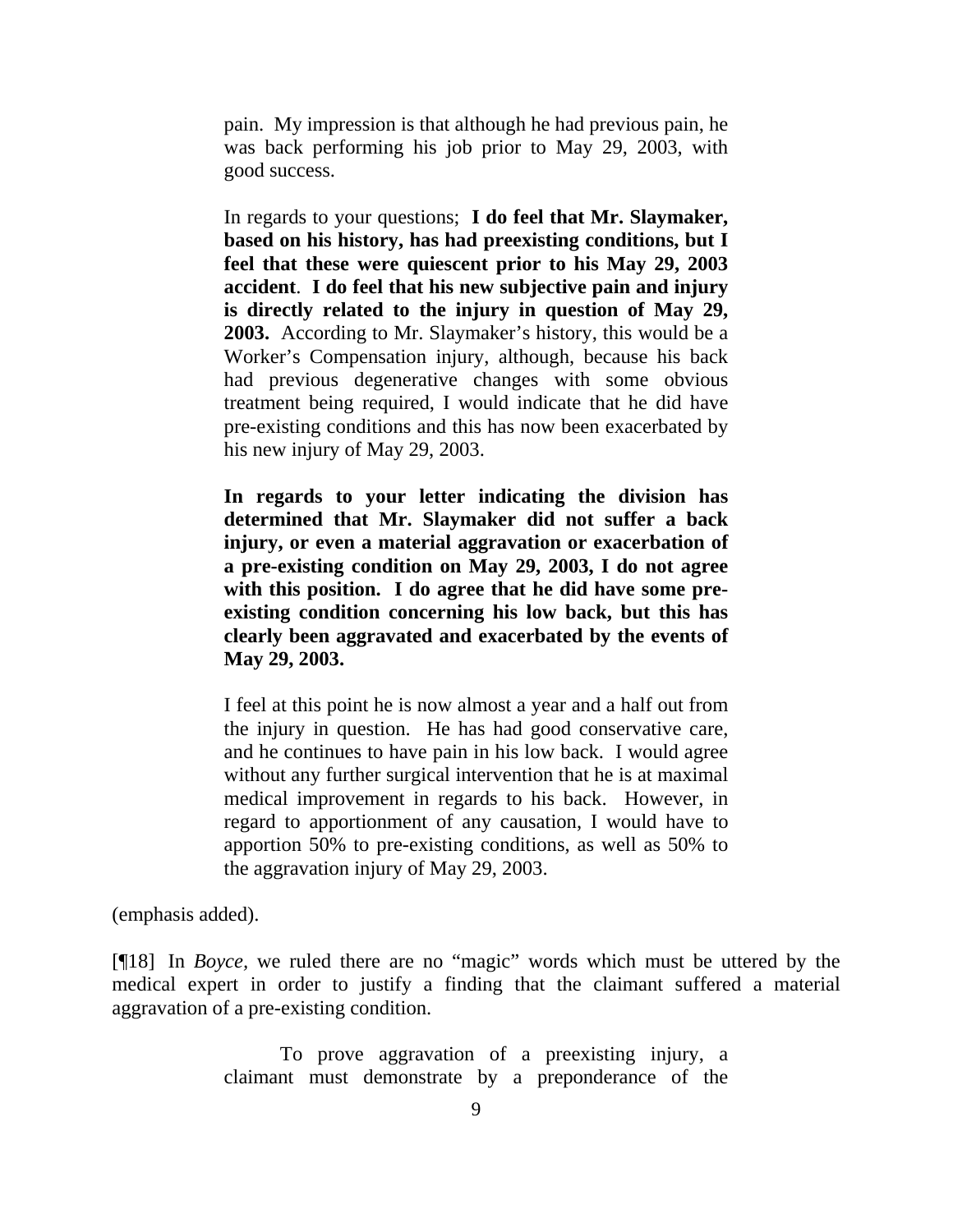evidence that the work contributed to a material degree to the aggravation of the preexisting condition. *Salas*, ¶ 10; *Jim's Water Service v. Eayrs*, 590 P.2d 1346, 1349 (Wyo.1979); *Claim of Vondra*, 448 P.2d 313 (Wyo. 1968). The causal connection between the work and the condition is satisfied if the medical expert testifies it is more probable than not that the work contributed in a material fashion to the aggravation of the injury. *Id.* Expert medical testimony to the effect that the work "contributed to" the injury or that the injury "most likely" or "probably" is the product of the workplace suffices. *Id.* We can find no authority for the proposition that the medical expert must state with specificity that the work conditions "materially or substantially" aggravated the preexisting condition.

## ¶ 11, 105 P.3d at 455.

[¶19] Dr. Gardner specifically stated he disagreed with the Division's conclusion that the accident did not materially aggravate Mr. Slaymaker's pre-existing condition and that his pre-existing condition had "clearly been aggravated and exacerbated by the events of May 29, 2003." Although the doctor did not put together the magic words "material" and "aggravate," the only reasonable interpretation of his opinion was that Mr. Slaymaker's pre-existing condition was materially aggravated by the ATV incident. Dr. Gardner was the only medical expert to offer an opinion on the causation of Mr. Slaymaker's current back problems and there was no evidence to discredit his opinion. The doctor's statement was clearly sufficient to satisfy our standards as expressed in *Boyce* and the precedent it relied upon.

[¶20] We find important similarities between this case and *Salas*. Salas had a preexisting right knee problem and had undergone medical treatment, including surgery, prior to his employment with General Chemical. *Salas,* ¶ 3, 71 P.3d at 709. On the day he started work, a four to five hundred pound slab fell from the side of the mine and "rolled" Salas to the ground, pinning him down with his right knee bent at an angle. *Id.,*  ¶ 4, 71 P.3d at 709-10. He did not immediately notice that his right knee was injured, but within a month or two after the accident, he began to experience a "new," more severe pain in his knee. *Id.,* ¶ 5, 71 P.3d at 710. He eventually sought medical treatment and underwent a second surgery on his right knee. *Id.,* ¶¶ 6-7, 71 P.3d at 710.

[¶21] The Division awarded Salas benefits for "acute treatment only." *Id.,* ¶ 8, 71 P.3d at 710-11. After a contested case hearing, the hearing examiner awarded benefits for all of his medical treatment, finding the May 1999 accident materially aggravated the preexisting degenerative condition in his right knee. *Id.* The district court reversed, finding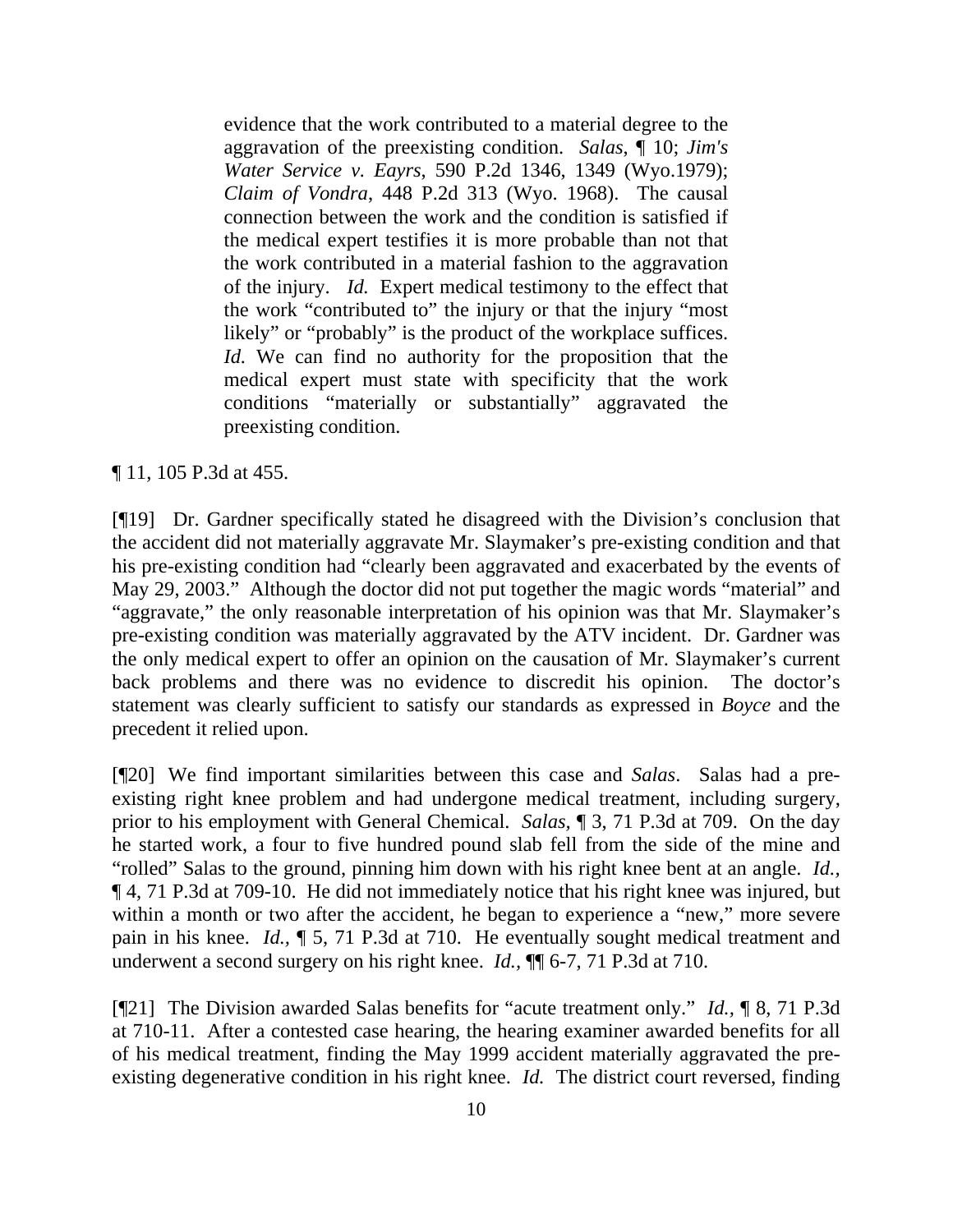that the "greater weight of the evidence leans toward disallowing benefits for Salas' preexisting injury." *Id.,* ¶ 9, 71 P.3d at 711. On appeal, we held the hearing examiner properly accepted Salas' expert medical testimony that the May 1999 accident exacerbated or aggravated his degenerative condition. *Id.,* ¶ 20, 71 P.3d at 715-16. We found substantial evidence to support the hearing examiner's decision awarding Salas benefits. *Id.,* ¶ 23, 71 P.3d at 716. *See also*, *Boyce,* ¶¶ 22-23, 105 P.3d at 458 (reversing OAH denial of benefits for aggravation of a pre-existing condition because claimant presented unopposed evidence that her work activities aggravated her preexisting condition).

[¶22] As in *Salas,* the only expert evidence in this case was Dr. Gardner's opinion that Mr. Slaymaker's pre-existing condition was materially aggravated by the work accident. Dr. Gardner was well aware of Mr. Slaymaker's medical history, having treated him for low back pain prior to the accident. He was, therefore, in a good position to assess whether the work-related accident materially aggravated Mr. Slaymaker's pre-existing condition. Compare *Brees,* 6 P.3d at 130 (holding physician's testimony was not sufficient to meet the claimant's burden of proving a material aggravation of a preexisting condition because the physician was never directly asked whether the claimant's surgery resulted from the pre-existing condition or the work activities) with *State ex rel. Wyo. Worker's Comp. Div. v. Roggenbuck,* 938 P.2d 851 (Wyo. 1997) (upholding award of benefits for aggravation of a pre-existing condition because evidence squarely addressed the issue of whether the work-related injury materially aggravated the claimant's pre-existing condition).

[¶23] Moreover, other evidence presented at the hearing established, without contradiction, that Mr. Slaymaker's physical condition deteriorated significantly following the accident. Prior to May 29, 2003, Mr. Slaymaker was suffering from lower back pain and had sought medical treatment for that condition. However, he was able to manage his pain sufficiently to continue working fifty hours per week at his physically demanding job. Following the ATV accident, he was in severe pain, could no longer work, and needed assistance getting out of his truck.

[¶24] Mr. Slaymaker and his wife were the only witnesses to testify at the hearing. They both testified that his physical abilities and quality of life diminished significantly after the accident. The hearing examiner did not make any findings indicating that Mr. Slaymaker and/or his wife were not credible. *See State ex rel. Wyo. Workers' Safety & Comp. Div. v. Armijo,* 2004 WY 116, ¶ 22, 99 P.3d 445, 457 (Wyo. 2004) (indicating that claimant's and other witnesses' testimony about the effect of claimant's injury was persuasive). Thus, their testimony was corroborative of Dr. Gardner's opinion that the May 2003 injury materially aggravated his pre-existing lower back condition.